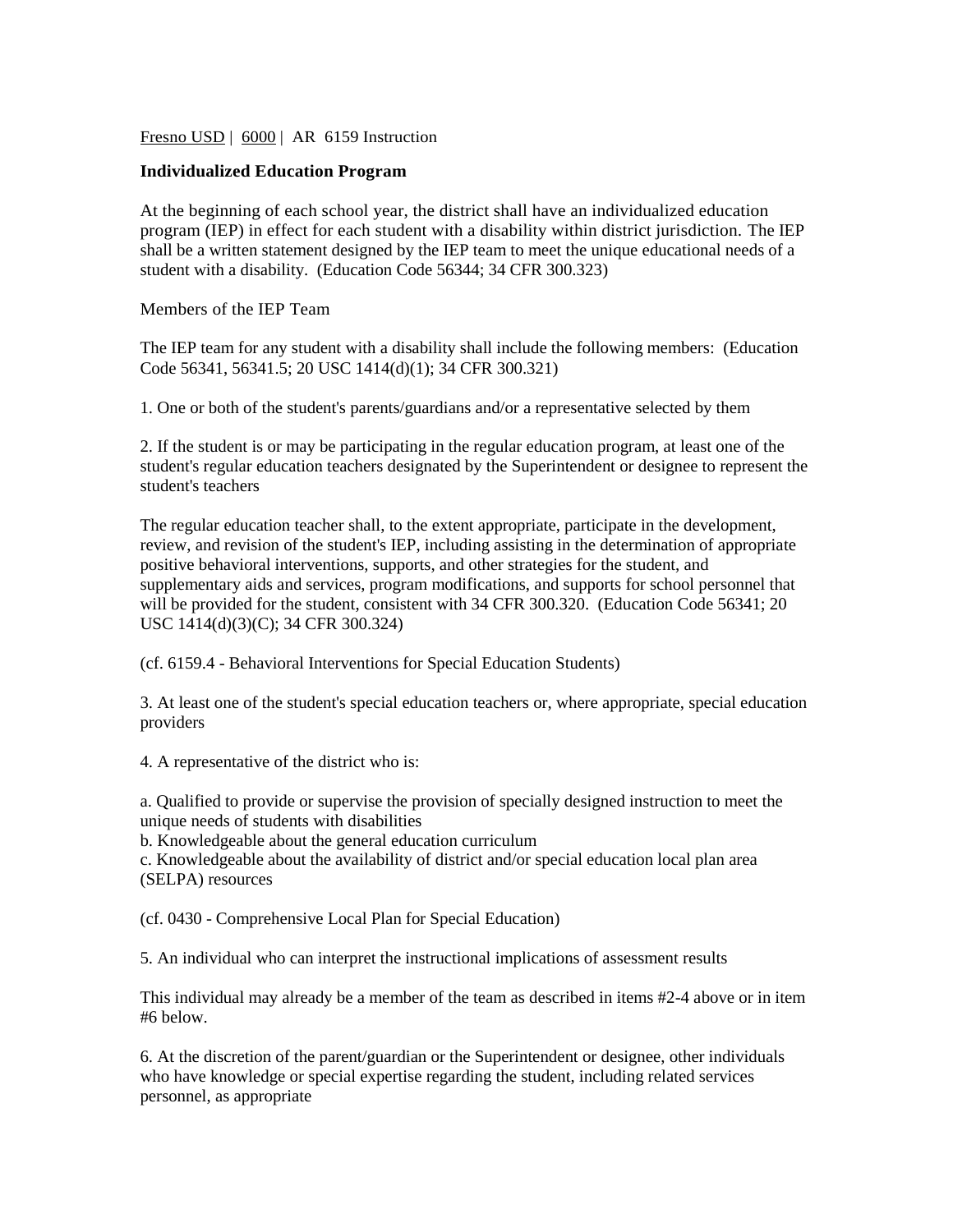The determination of whether the individual has knowledge or special expertise regarding the student shall be made by the party who invites the individual to be a member of the IEP team.

7. Whenever appropriate, the student with a disability

In the development, review, or revision of his/her IEP, the student shall be allowed to provide confidential input to any representative of his/her IEP team. (Education Code 56341.5)

8. When the student is suspected of having a specific learning disability, at least one individual who is qualified to conduct individual diagnostic examinations of the student such as a school psychologist, speech language pathologist, or remedial reading teacher

In accordance with 34 CFR 300.310, at least one team member shall observe the student's academic performance and behavior in the areas of difficulty in his/her learning environment, including in the regular classroom setting. If the child is younger than five years or not enrolled in school, a team member shall observe the child in an environment appropriate for a child of that age.

In the following circumstances, the Superintendent or designee shall invite other specified individuals to an IEP team meeting:

1. When the student has been placed in a group home by the juvenile court, a representative of the group home shall be invited to attend IEP team meetings. (Education Code 56341.2)

2. Whenever the IEP team is meeting to consider the student's postsecondary goals and the transition services needed to assist him/her in reaching the goals as stated in Education Code 56345(a)(8), the following individuals shall be invited to attend: (34 CFR 300.321)

a. The student, regardless of his/her age

If the student does not attend the IEP team meeting, the Superintendent or designee shall take other steps to ensure that the student's preferences and interests are considered.

b. To the extent appropriate, and with the consent of the parent/guardian, a representative of any other agency that is likely to be responsible for providing or paying for the transition services

3. If the student was previously served under the Early Education for Individuals with Exceptional Needs (Education Code 56425-56432) or the California Early Intervention Services Act (Government Code 95000-95004), and upon request of the student's parent/guardian, the Superintendent or designee shall invite the Infant and Toddlers with Disabilities Coordinator or other representative of the early education or early intervention system to the initial IEP team meeting to assist with the smooth transition of services. (Education Code 56341; 20 USC 1414(d)(1)(D); 34 CFR 300.321)

A member of the IEP team shall not be required to attend an IEP team meeting, in whole or in part, if the parent/guardian and the district agree, in writing, that the attendance of the member is not necessary because the member's area of the curriculum or related services is not being modified or discussed at the meeting. Even if the meeting involves a discussion of the IEP team member's area of the curriculum or related service, the member may be excused from the meeting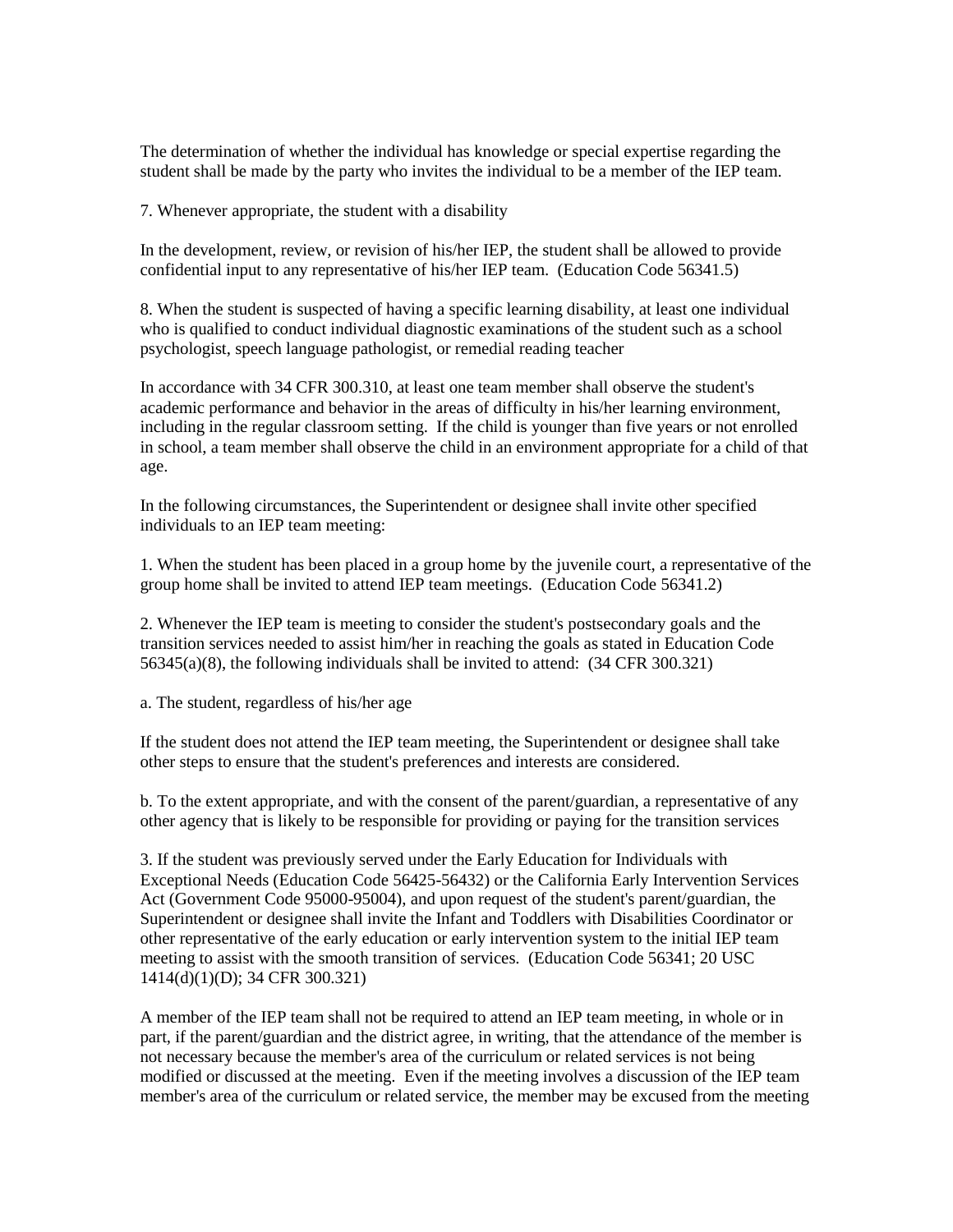if the parent/guardian, in writing, and the district consent to the excusal after conferring with the member and the member submits to the parent/guardian and team written input into the development of the IEP prior to the meeting. (Education Code 56341; 20 USC 1414(d)(1)(C); 34 CFR 300.321)

Contents of the IEP

The IEP shall include, but not be limited to, all of the following: (Education Code 56043, 56345, 56345.1; 20 USC 1414(d)(1)(A); 34 CFR 300.320)

1. A statement of the present levels of the student's academic achievement and functional performance, including:

a. The manner in which the student's disability affects his/her involvement and progress in the general education curriculum (i.e., the same curriculum as for nondisabled students) b. For a preschool child, as appropriate, the manner in which the disability affects his/her participation in appropriate activities

c. For a student with a disability who takes alternate assessments aligned to alternate achievement standards, a description of benchmarks or short-term objectives

2. A statement of measurable annual goals, including academic and functional goals, designed to:

a. Meet the student's needs that result from his/her disability in order to enable the student to be involved in and progress in the general education curriculum b. Meet each of the student's other educational needs that result from his/her disability

3. A description of the manner in which the student's progress toward meeting the annual goals described in item #2 above will be measured and when the district will provide periodic reports on the progress the student is making toward meeting the annual goals, such as through the use of quarterly or other periodic reports, concurrent with the issuance of report cards

4. A statement of the special education instruction and related services and supplementary aids and services, based on peer-reviewed research to the extent practicable, to be provided to the student or on behalf of the student, and a statement of the program modifications or supports for school personnel that will be provided to enable the student to:

a. Advance appropriately toward attaining the annual goals

b. Be involved and make progress in the general education curriculum in accordance with item #1 above and to participate in extracurricular and other nonacademic activities c. Be educated and participate with other students with disabilities and nondisabled students in the activities described in the IEP

(cf. 3541.2 - Transportation for Students with Disabilities)

5. An explanation of the extent, if any, to which the student will not participate with nondisabled students in the regular class and in extracurricular and other nonacademic activities described in the IEP

6. A statement of any appropriate individual accommodations necessary to measure the academic achievement and functional performance of the student on state and districtwide assessments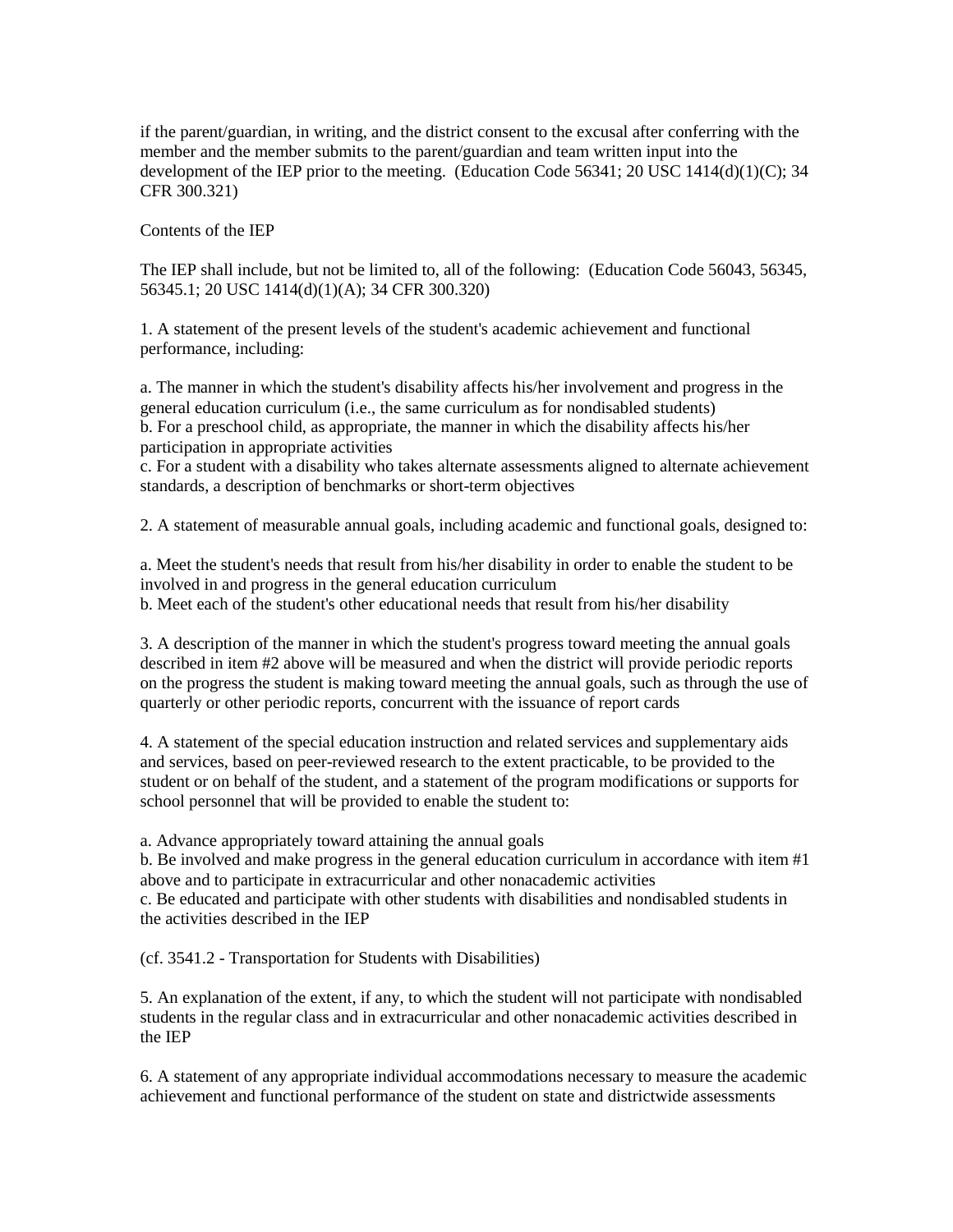If the IEP team determines that the student shall take an alternate assessment instead of a particular regular state or districtwide assessment, the student's IEP also shall include a statement of the reason that he/she cannot participate in the regular assessment and the reason that the particular alternate assessment selected is appropriate for him/her.

(cf. 6146.4 - Differential Graduation and Competency Standards for Students with Disabilities) (cf. 6162.51 - State Academic Achievement Tests) (cf. 6162.52 - High School Exit Examination)

7. The projected date for the beginning of the services and modifications described in item #4 above and the anticipated frequency, location, and duration of those services and modifications

8. Beginning not later than the first IEP to be in effect when the student is 16 years of age, or younger if determined appropriate by the IEP team, and updated annually thereafter, the following:

a. Appropriate measurable postsecondary goals based upon age-appropriate transition assessments related to training, education, employment, and where appropriate, independent living skills

b. The transition services, including courses of study, needed to assist the student in reaching those goals

9. Beginning at least one year before the student reaches age 18, a statement that the student has been informed of his/her rights, if any, that will transfer to him/her upon reaching age 18, pursuant to Education Code 56041.5

Where appropriate, the IEP shall also include: (Education Code 56345)

1. For a student in grades 7-12, any alternative means and modes necessary for the student to complete the district's prescribed course of study and to meet or exceed proficiency standards required for graduation

(cf. 6146.1 - High School Graduation Requirements) (cf. 6146.11 - Alternative Credits Toward Graduation)

2. Linguistically appropriate goals, objectives, programs, and services for a student whose native language is not English

(cf. 6174 - Education for English Language Learners)

3. Extended school year services when the IEP team determines, on an individual basis, that the services are necessary for the provision of a free appropriate public education (FAPE)

(cf. 5148.2 - Before/After School Programs) (cf. 6177 - Summer School)

4. Provision for transition into the regular education program if the student is to be transferred from a special class or center or nonpublic, nonsectarian school into a regular education program in a public school for any part of the school day, including descriptions of activities intended to: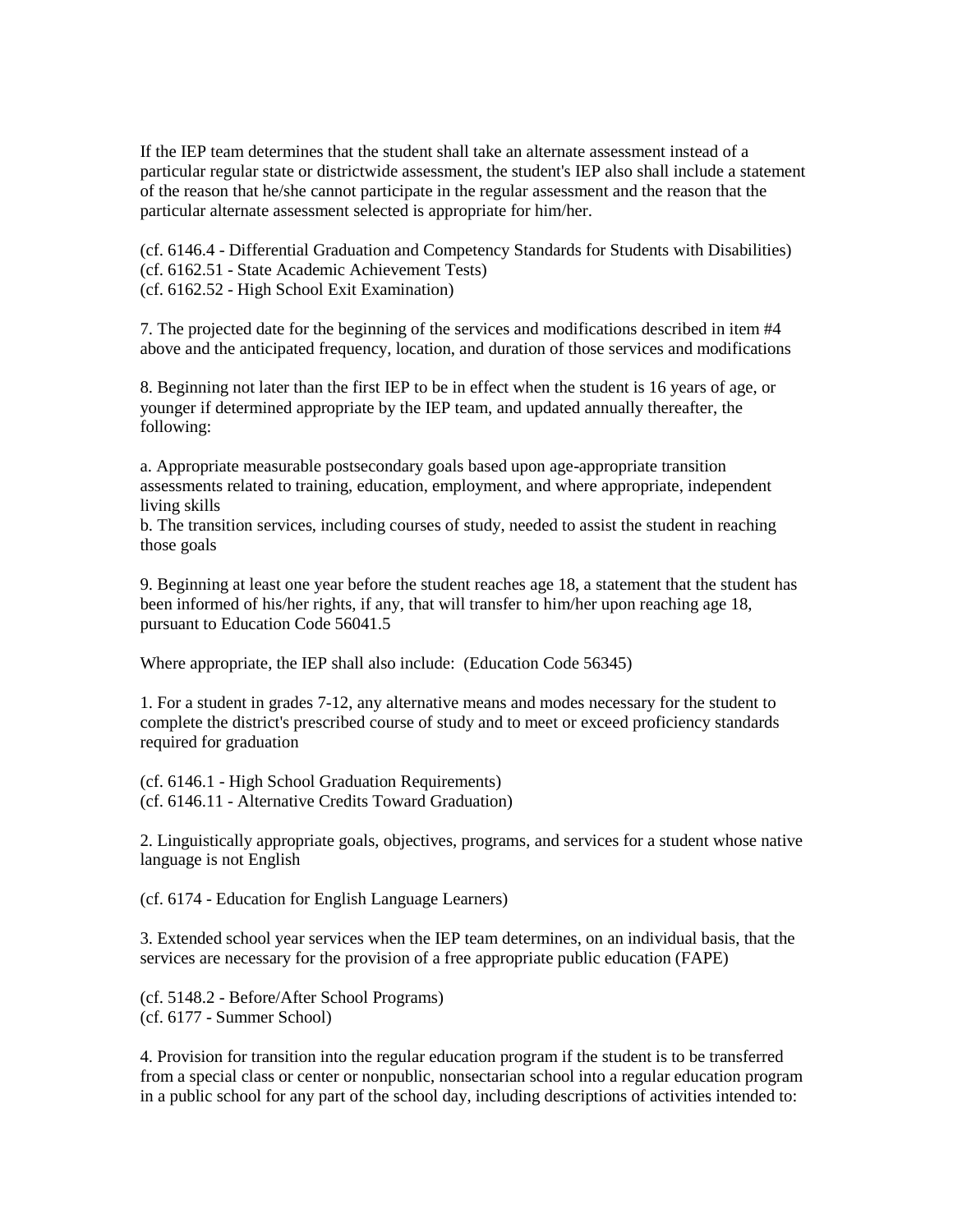a. Integrate the student into the regular education program, including indications of the nature of each activity and the time spent on the activity each day or week

b. Support the transition of the student from the special education program into the regular education program

(cf. 6176 - Weekend/Saturday Classes) (cf. 6178 - Career Technical Education) (cf. 6181 - Alternative Schools/Programs of Choice)

5. Specialized services, materials, and equipment for a student with low incidence disabilities, consistent with the guidelines pursuant to Education Code 56136

Development of the IEP

Within 30 days of a determination that a student needs special education and related services, the Superintendent or designee shall ensure that a meeting to develop an initial IEP is conducted. (34) CFR 300.323)

Any IEP required as a result of an assessment of a student shall be developed within 60 days from the date of receipt of the parent/guardian's written consent for assessment, unless the parent/guardian agrees, in writing, to an extension. Days between the student's regular school sessions, terms, or vacation of more than five school days shall not be counted. In the case of school vacations, the 60-day time limit shall recommence on the date that the student's school days reconvene. (Education Code 56344)

However, when the IEP is required as a result of an assessment of a student for whom a referral has been made 30 days or less prior to the end of the preceding regular school year, the IEP shall be developed within 30 days after the commencement of the subsequent regular school year. (Education Code 56344)

In developing the IEP, the IEP team shall consider all of the following: (Education Code 56341.1, 56345; 20 USC 1414(d)(3)(A); 34 CFR 300.324)

- 1. The strengths of the student
- 2. The concerns of the parents/guardians for enhancing the education of their child
- 3. The results of the initial or most recent assessment of the student
- 4. The academic, developmental, and functional needs of the student

5. In the case of a student whose behavior impedes his/her learning or that of others, the use of positive behavioral interventions and supports and other strategies to address that behavior 6. In the case of a student with limited English proficiency, the language needs of the student as such needs relate to the student's IEP

7. In the case of a student who is blind or visually impaired, the need to provide for instruction in Braille and instruction in the use of Braille

However, such instruction need not be included in the IEP if the IEP team determines that instruction in Braille or the use of Braille is not appropriate for the student. This determination shall be based upon an assessment of the student's reading and writing skills, his/her future needs for instruction in Braille or the use of Braille, and other appropriate reading and writing media.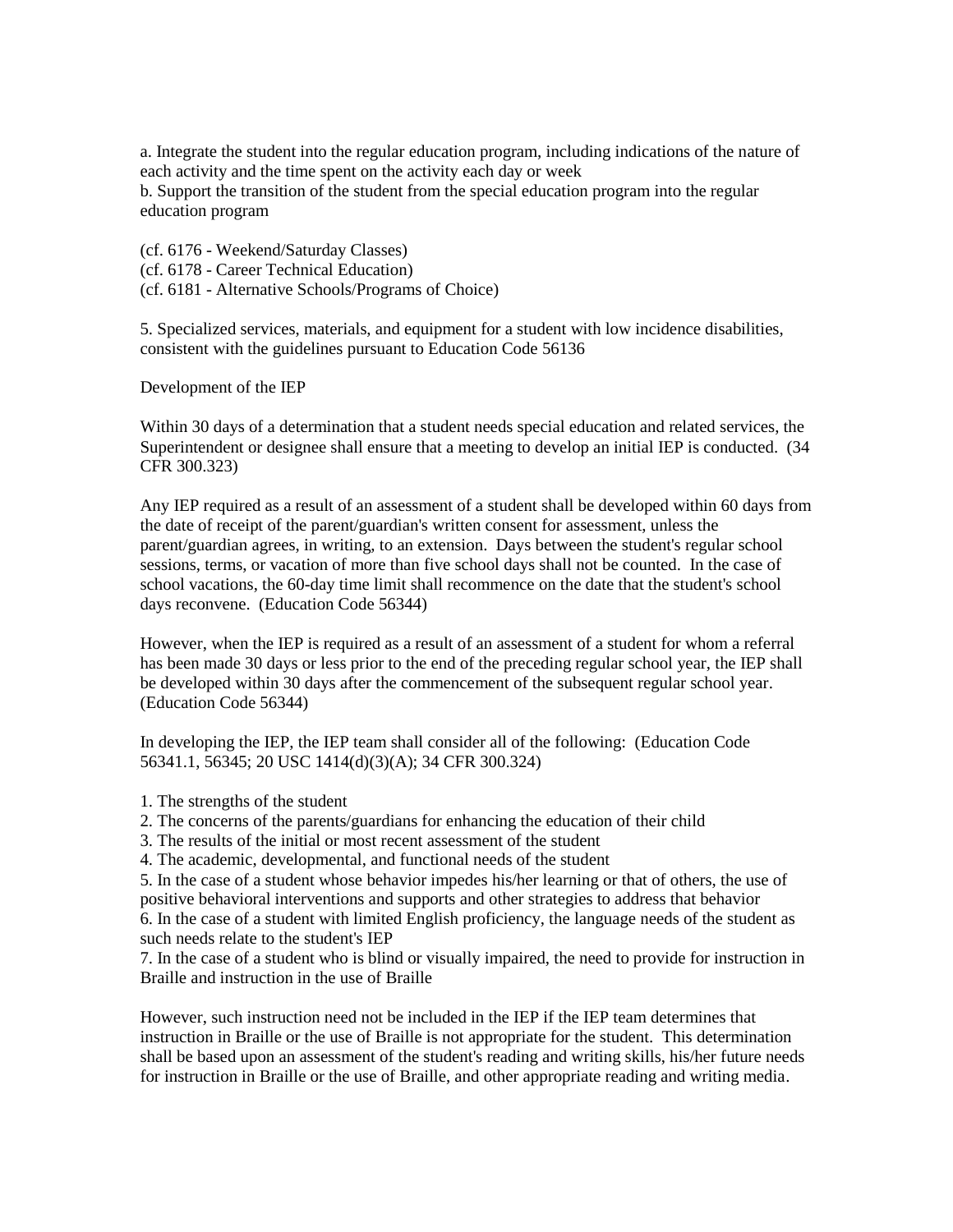8. The communication needs of the student and, in the case of a student who is deaf or hard of hearing, the student's language and communication needs, opportunities for direct communications with peers and professional personnel in the student's language and communication mode, academic level, and full range of needs, including opportunities for direct instruction in the student's language and communication mode

The team shall also consider the related services and program options that provide the student with an equal opportunity for communication access, as described in Education Code 56345.

9. Whether the student requires assistive technology devices and services

If, in considering the special factors in items #1-9 above, the IEP team determines that the student needs a particular device or service, including an intervention, accommodation, or other program modification, in order to receive FAPE, the team shall include a statement to that effect in the student's IEP. (Education Code 56341.1)

Provision of Special Education and Related Services

The district shall ensure that, as soon as possible following development of the IEP, special education services and related services are made available to the student in accordance with his/her IEP. (Education Code 56344; 34 CFR 300.323)

The Superintendent or designee shall ensure that the student's IEP is accessible to each regular education teacher, special education teacher, related service provider, and any other service provider who is responsible for its implementation. The Superintendent or designee also shall ensure that such teachers and providers are informed of their specific responsibilities related to implementing the IEP and the specific accommodations, modifications, and supports that must be provided to the student in accordance with the IEP. (34 CFR 300.323)

Review and Revision of the IEP

The Superintendent or designee shall ensure that the IEP team reviews the IEP periodically, but at least annually, in order to: (Education Code 56043, 56341.1, 56380; 20 USC 1414(d)(4); 34 CFR 300.324)

1. Determine whether the annual goals for the student are being achieved

2. Revise the IEP, as appropriate, to address:

a. Any lack of expected progress toward the annual goals and in the general education curriculum, where appropriate

b. The results of any reassessment conducted pursuant to Education Code 56381

c. Information about the student provided to or by the parents/guardians regarding review of

evaluation data pursuant to 34 CFR 300.305(a)(2) and Education Code 56381(b)

- d. The student's anticipated needs
- e. Any other relevant matter

3. Consider the special factors listed in items #5-9 above under "Development of the IEP," when reviewing the IEP of any student with a disability to whom one of those factors may apply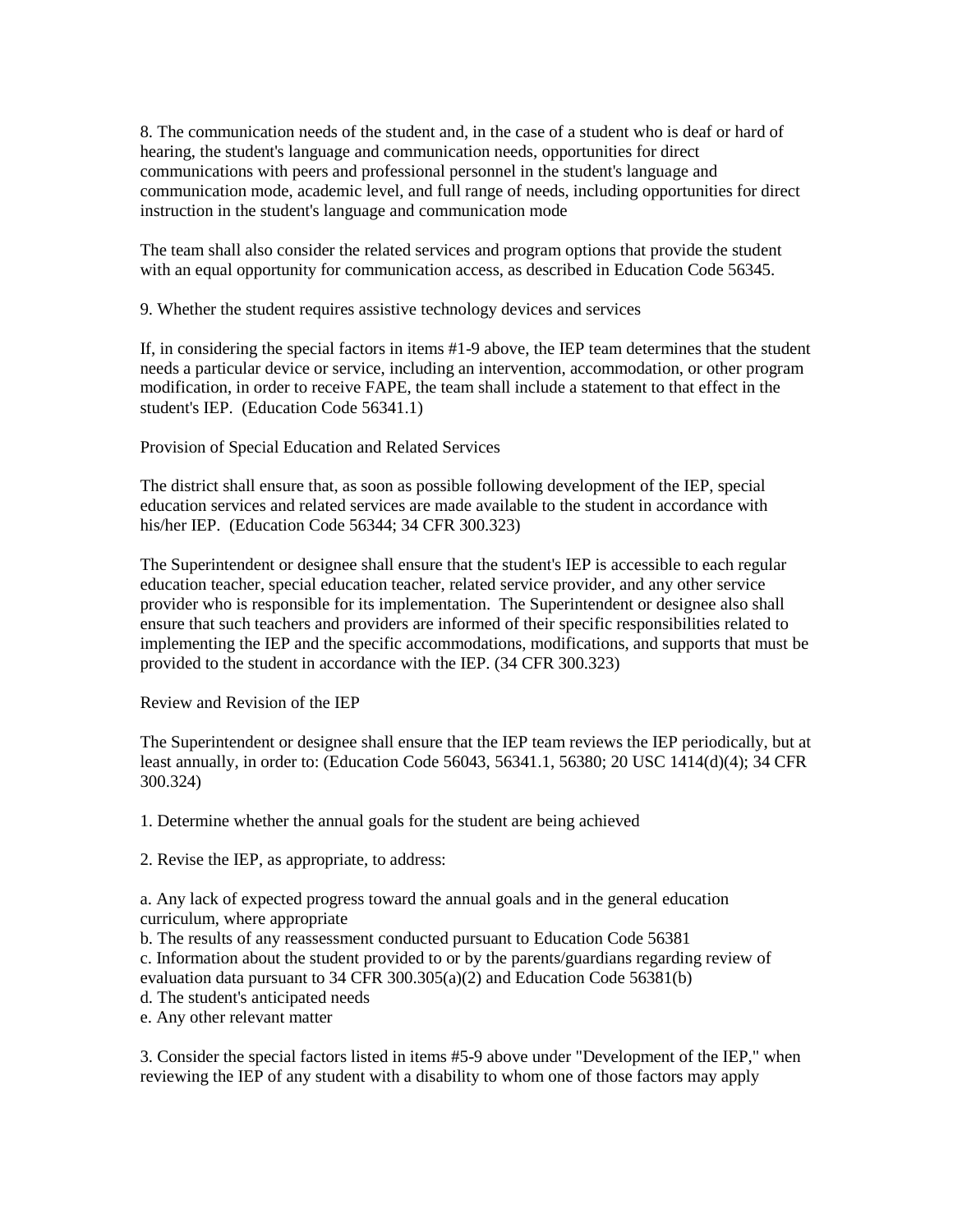The IEP team shall also meet at any other time upon request by the student's parent/guardian or teacher to review or revise the IEP. (Education Code 56343)

When a parent/guardian requests an IEP team meeting to review the IEP, the team shall meet within 30 days of receiving the parent/guardian's written request, not counting days between the student's regular school sessions or terms or days of school vacation in excess of five school days. If a parent/guardian makes an oral request, the district shall notify the parent/guardian of the need for a written request and the procedure for filing such a request. (Education Code 56043, 56343.5)

A regular education or special education teacher may request a review of the classroom assignment of a student with a disability by submitting a written request to the Superintendent or designee. The Superintendent or designee shall consider the request within 20 days of receiving it, not counting days when school is not in session or, for year-round schools, days when the school is off track. If the review indicates a need for change in the student's placement, instruction, and/or related services, the Superintendent or designee shall convene an IEP team meeting, which shall be held within 30 days of the Superintendent or designee's review, not counting days when school is not in session or days when school is off track, unless the student's parent/guardian consents in writing to an extension of time.

If a participating agency other than the district fails to provide the transition services described in the student's IEP, the team shall reconvene to identify alternative strategies to meet the transition service objectives set out for the student in the IEP. (Education Code 56345.1; 20 USC 1414(d); 34 CFR 300.324)

## Audio Recording of IEP Team Meetings

Parents/guardians and the Superintendent or designee shall have the right to audio record the proceedings of IEP team meetings, provided members of the IEP team are notified of this intent at least 24 hours before the meeting. If the Superintendent or designee gives notice of intent to audio record a meeting and the parent/guardian objects or refuses to attend because the meeting would be audio recorded, the meeting shall not be audio recorded. Parents/guardians also have the right to: (Education Code 56341.1)

1. Inspect and review the audio recordings

2. Request that an audio recording be amended if they believe it contains information that is inaccurate, misleading, or in violation of the student's privacy rights or other rights

3. Challenge, in a hearing, information that the parents/guardians believe is inaccurate, misleading, or in violation of the student's privacy rights or other rights

## Parent/Guardian Participation and Other Rights

The Superintendent or designee shall take steps to ensure that one or both of the parents/guardians of the student with a disability are present at each IEP team meeting or are afforded the opportunity to participate. These steps shall include notifying the parents/guardians of the meeting early enough to ensure that they will have the opportunity to attend and scheduling the meeting at a mutually agreed upon time and place. (Education Code 56341.5; 34 CFR 300.322)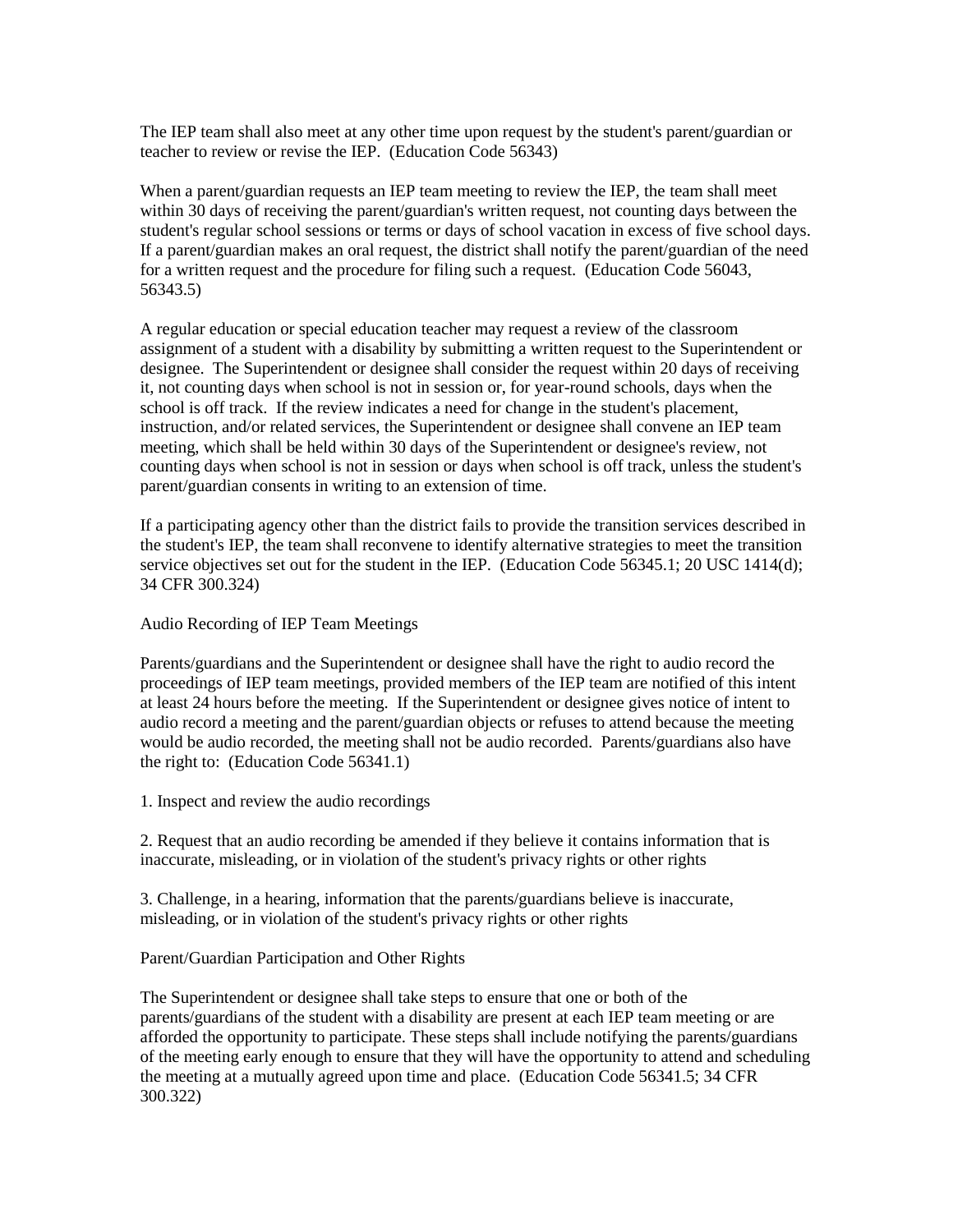The Superintendent or designee shall send parents/guardians notices of IEP team meetings that: (Education Code 56341.5; 34 CFR 300.322)

1. Indicate the purpose, time, and location of the meeting

2. Indicate who will be in attendance at the meeting

3. Inform them of:

a. Their right to bring to the meeting other individuals who have knowledge or special expertise about the student, pursuant to Education Code 56341(b)(6)

b. The provision of Education Code 56341(i) relating to the participation of the Infant and Toddlers with Disabilities Coordinator at the initial IEP team meeting, if the student was previously served under Early Education for Individuals with Exceptional Needs (Education Code 56425-56432) or the California Early Intervention Services Act (Government Code 95000- 95004)

In addition, when the IEP team meeting is to consider the development, review, or revision of the IEP of a student with a disability who is 16 years of age or older, or younger than 16 if deemed appropriate by the IEP team, the Superintendent or designee's notice to the student's parents/guardians shall include the following: (Education Code 56341.5)

1. An indication that a purpose of the meeting will be the consideration of postsecondary goals and transition services for the student pursuant to Education Code 56345.1, 20 USC 1414(d)(1)(A)(i)(VIII), and 34 CFR 300.320(b)

2. An indication that the student is invited to the IEP team meeting

3. Identification of any other agency that will be invited to send a representative

(cf. 5145.6 - Parental Notifications)

At each IEP team meeting convened by the district, the district administrator or specialist on the team shall inform the parent/guardian and student of the federal and state procedural safeguards included in the notice of parental rights provided pursuant to Education Code 56321. (Education Code 56500.1)

(cf. 6159.1 - Procedural Safeguards and Complaints for Special Education)

The parent/guardian shall have the right and opportunity to examine all of his/her child's school records upon request, before any IEP meeting, and in connection with any hearing or resolution session on matters affecting his/her child, including, but not limited to, initial formal assessment, procedural safeguards, and due process. Upon receipt of an oral or written request, the Superintendent or designee shall provide complete copies of the records within five business days. (Education Code 56043, 56504)

(cf. 5125 - Student Records)

The parent/guardian shall have the right to present information to the IEP team in person or through a representative and the right to participate in meetings that relate to eligibility for special education and related services, recommendations, and program planning. (Education Code 56341.1)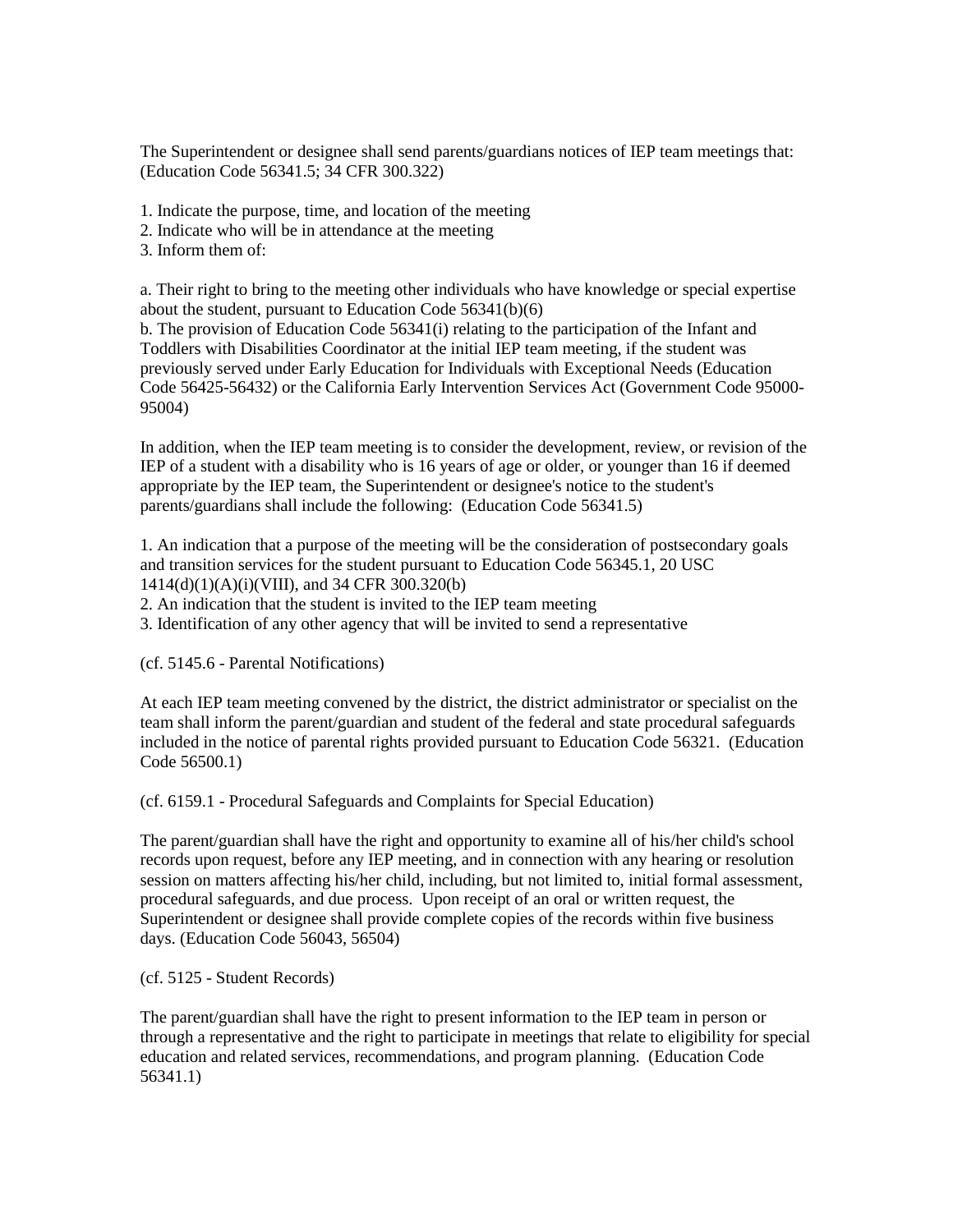If neither parent/guardian can attend the meeting, the Superintendent or designee shall use other methods to ensure parent/guardian participation, including video conferences or individual or conference telephone calls. (Education Code 56341.5; 20 USC 1414(f); 34 CFR 300.322)

An IEP team meeting may be conducted without a parent/guardian in attendance if the Superintendent or designee is unable to convince the parent/guardian that he/she should attend. In such a case, the Superintendent or designee shall maintain a record of the attempts to arrange a mutually agreed upon time and place for the meeting, including: (Education Code 56341.5; 34 CFR 300.322)

1. Detailed records of telephone calls made or attempted and the results of those calls

2. Copies of correspondence sent to the parent/guardian and any responses received

3. Detailed records of visits made to the parent/guardian's home or place of employment and the results of those visits

The Superintendent or designee shall take any action necessary to ensure that the parents/guardians understand the proceedings of the meeting, including arranging for an interpreter for parents/guardians with deafness or whose native language is not English. (Education Code 56341.5; 34 CFR 300.322)

The Superintendent or designee shall give the parents/guardians of a student with a disability a copy of his/her child's IEP at no cost. (Education Code 56341.5; 34 CFR 300.322)

Parent/Guardian Consent for Provision of Special Education and Services

Before providing special education and related services to any student, the Superintendent or designee shall seek to obtain informed consent of the student's parent/guardian pursuant to 20 USC  $1414(a)(1)$ . The district shall not provide services by utilizing the due process hearing procedures pursuant to 20 USC 1415(f) if the parent/guardian refuses to consent to the initiation of services. If the parent/guardian does not consent to all of the components of the IEP, then those components to which the parent/guardian has consented shall be implemented so as not to delay providing instruction and services to the student. (Education Code 56346)

If the Superintendent or designee determines that a part of a proposed IEP to which the parent/guardian does not consent is necessary in order to provide the student with FAPE, a due process hearing shall be initiated in accordance with 20 USC 1415(f). While the due process hearing is pending, the student shall remain in the current placement unless the parent/guardian and the Superintendent or designee agree otherwise. (Education Code 56346)

If at any time subsequent to the initial provision of services, the student's parent/guardian, in writing, revokes consent for the continued provision of special education services, the Superintendent or designee shall provide prior written notice within a reasonable time before ceasing to provide services to the student. The Superintendent or designee shall not request a due process hearing or pursue mediation in order to require an agreement or ruling that services be provided to the student. (Education Code 56346; 34 CFR 300.300, 300.503)

Prior to the discontinuation of services, the Superintendent or designee may offer to meet with the parents/guardians to discuss concerns for the student's education. However, this meeting shall be voluntary on the part of the parent/guardian and shall not delay the implementation of the parent/guardian's request for discontinuation of services. In addition, the Superintendent or